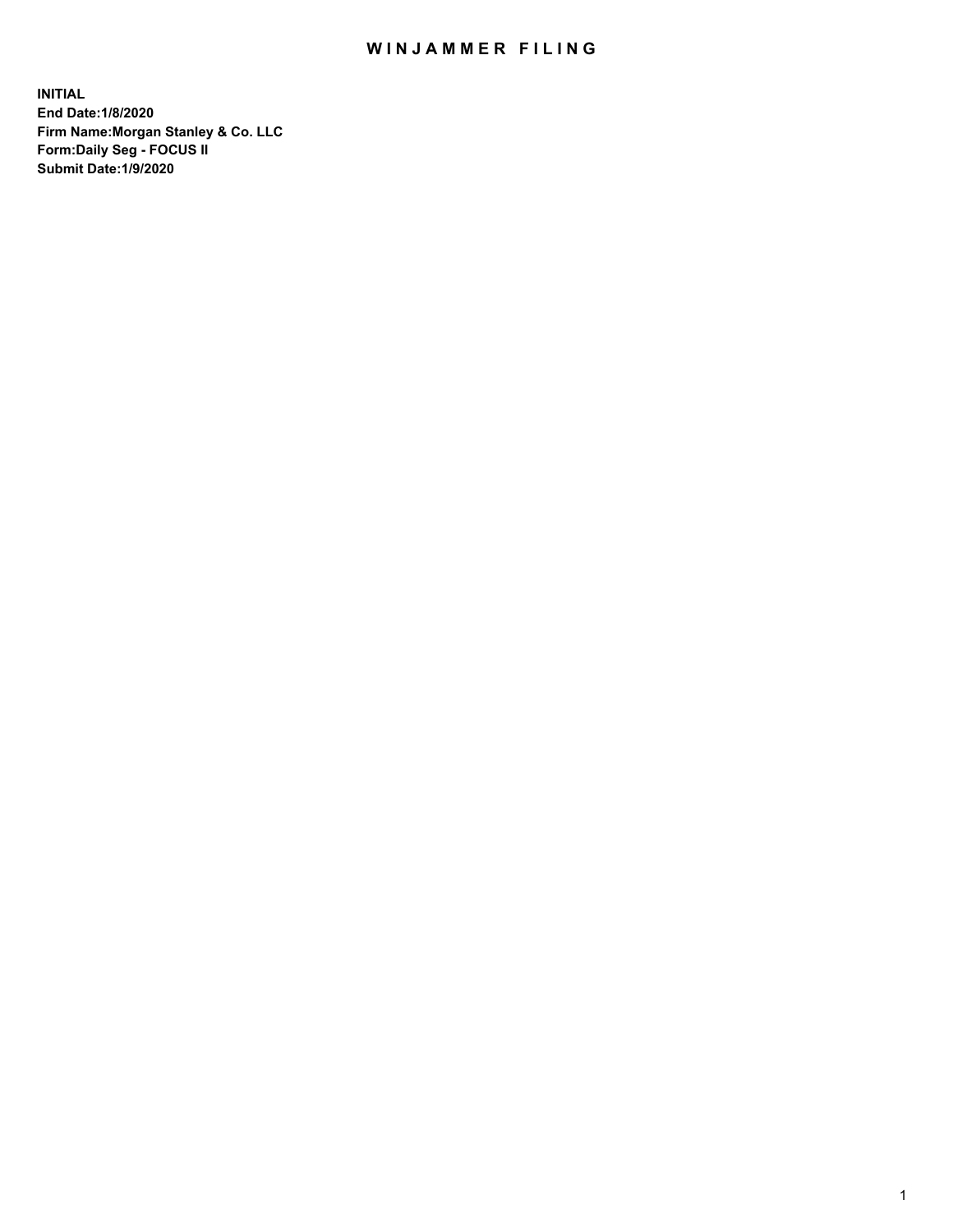**INITIAL End Date:1/8/2020 Firm Name:Morgan Stanley & Co. LLC Form:Daily Seg - FOCUS II Submit Date:1/9/2020 Daily Segregation - Cover Page**

| Name of Company                                                                   | Morgan Stanley & Co. LLC     |
|-----------------------------------------------------------------------------------|------------------------------|
| <b>Contact Name</b>                                                               | <b>Ikram Shah</b>            |
|                                                                                   |                              |
| <b>Contact Phone Number</b>                                                       | 212-276-0963                 |
| <b>Contact Email Address</b>                                                      | Ikram.shah@morganstanley.com |
|                                                                                   |                              |
|                                                                                   |                              |
| FCM's Customer Segregated Funds Residual Interest Target (choose one):            |                              |
| a. Minimum dollar amount: ; or                                                    | 235,000,000                  |
| b. Minimum percentage of customer segregated funds required:%; or                 | <u>0</u>                     |
| c. Dollar amount range between: and; or                                           | <u>00</u>                    |
| d. Percentage range of customer segregated funds required between:% and%.         | 0 Q                          |
| FCM's Customer Secured Amount Funds Residual Interest Target (choose one):        |                              |
| a. Minimum dollar amount: ; or                                                    | 140,000,000                  |
| b. Minimum percentage of customer secured funds required:%; or                    | <u>0</u>                     |
| c. Dollar amount range between: and; or                                           | <u>00</u>                    |
| d. Percentage range of customer secured funds required between:% and%.            | 0 <sup>0</sup>               |
|                                                                                   |                              |
| FCM's Cleared Swaps Customer Collateral Residual Interest Target (choose one):    |                              |
| a. Minimum dollar amount: ; or                                                    | 92,000,000                   |
| b. Minimum percentage of cleared swaps customer collateral required:% ; or        | <u>0</u>                     |
| c. Dollar amount range between: and; or                                           | 00                           |
| d. Percentage range of cleared swaps customer collateral required between:% and%. | 00                           |
|                                                                                   |                              |

Attach supporting documents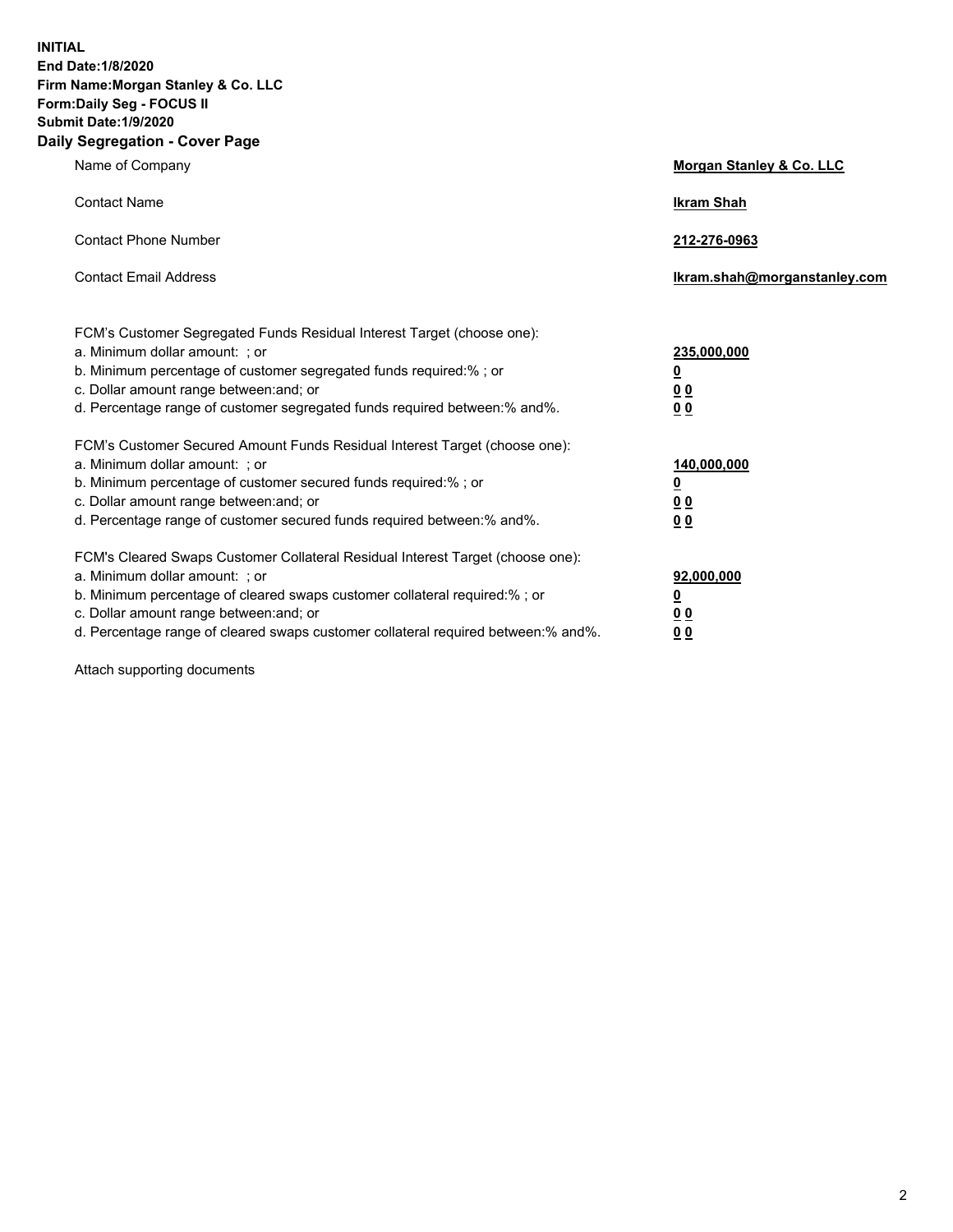## **INITIAL End Date:1/8/2020 Firm Name:Morgan Stanley & Co. LLC Form:Daily Seg - FOCUS II Submit Date:1/9/2020 Daily Segregation - Secured Amounts** Foreign Futures and Foreign Options Secured Amounts Amount required to be set aside pursuant to law, rule or regulation of a foreign government or a rule of a self-regulatory organization authorized thereunder **0** [7305] 1. Net ledger balance - Foreign Futures and Foreign Option Trading - All Customers A. Cash **3,142,354,008** [7315] B. Securities (at market) **2,139,575,029** [7317] 2. Net unrealized profit (loss) in open futures contracts traded on a foreign board of trade **27,344,255** [7325] 3. Exchange traded options a. Market value of open option contracts purchased on a foreign board of trade **2,833,722** [7335] b. Market value of open contracts granted (sold) on a foreign board of trade **-6,005,012** [7337] 4. Net equity (deficit) (add lines 1. 2. and 3.) **5,306,102,002** [7345] 5. Account liquidating to a deficit and account with a debit balances - gross amount **104,345,001** [7351] Less: amount offset by customer owned securities **-103,410,389** [7352] **934,612** [7354] 6. Amount required to be set aside as the secured amount - Net Liquidating Equity Method (add lines 4 and 5) **5,307,036,614** [7355] 7. Greater of amount required to be set aside pursuant to foreign jurisdiction (above) or line 6. **5,307,036,614** [7360] FUNDS DEPOSITED IN SEPARATE REGULATION 30.7 ACCOUNTS 1. Cash in banks A. Banks located in the United States **472,817,184** [7500] B. Other banks qualified under Regulation 30.7 **515,645,673** [7520] **988,462,857** [7530] 2. Securities A. In safekeeping with banks located in the United States **234,448,421** [7540] B. In safekeeping with other banks qualified under Regulation 30.7 **0** [7560] **234,448,421** [7570] 3. Equities with registered futures commission merchants A. Cash **9,601,604** [7580] B. Securities **0** [7590] C. Unrealized gain (loss) on open futures contracts **8,988,791** [7600] D. Value of long option contracts **0** [7610] E. Value of short option contracts **0** [7615] **18,590,395** [7620] 4. Amounts held by clearing organizations of foreign boards of trade A. Cash **0** [7640] B. Securities **0** [7650] C. Amount due to (from) clearing organization - daily variation **0** [7660] D. Value of long option contracts **0** [7670] E. Value of short option contracts **0** [7675] **0** [7680] 5. Amounts held by members of foreign boards of trade A. Cash **2,337,277,333** [7700] B. Securities **1,905,126,608** [7710] C. Unrealized gain (loss) on open futures contracts **18,355,465** [7720] D. Value of long option contracts **2,833,722** [7730] E. Value of short option contracts **-6,005,012** [7735] **4,257,588,116** [7740] 6. Amounts with other depositories designated by a foreign board of trade **0** [7760] 7. Segregated funds on hand **0** [7765] 8. Total funds in separate section 30.7 accounts **5,499,089,789** [7770] 9. Excess (deficiency) Set Aside for Secured Amount (subtract line 7 Secured Statement Page 1 from Line 8) **192,053,175** [7380] 10. Management Target Amount for Excess funds in separate section 30.7 accounts **140,000,000** [7780]

11. Excess (deficiency) funds in separate 30.7 accounts over (under) Management Target **52,053,175** [7785]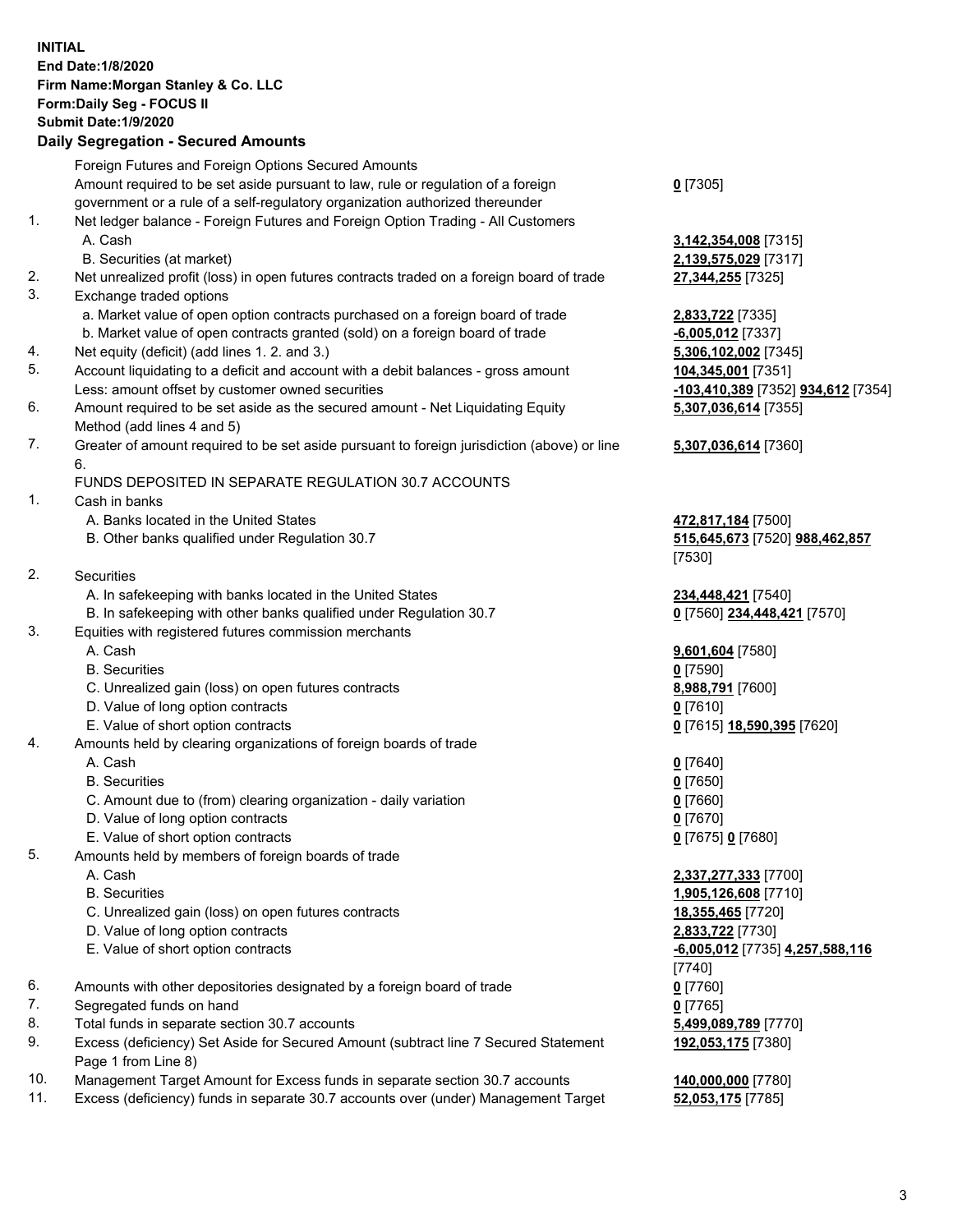| <b>INITIAL</b> | End Date: 1/8/2020<br>Firm Name: Morgan Stanley & Co. LLC<br>Form: Daily Seg - FOCUS II<br><b>Submit Date: 1/9/2020</b><br>Daily Segregation - Segregation Statement |                               |
|----------------|----------------------------------------------------------------------------------------------------------------------------------------------------------------------|-------------------------------|
|                | SEGREGATION REQUIREMENTS(Section 4d(2) of the CEAct)                                                                                                                 |                               |
| 1.             | Net ledger balance                                                                                                                                                   |                               |
|                | A. Cash                                                                                                                                                              | <b>9,704,224,120</b> [7010]   |
| 2.             | B. Securities (at market)<br>Net unrealized profit (loss) in open futures contracts traded on a contract market                                                      | 6,021,957,801 [7020]          |
| 3.             | Exchange traded options                                                                                                                                              | 876,978,370 [7030]            |
|                | A. Add market value of open option contracts purchased on a contract market                                                                                          | 318,455,808 [7032]            |
|                | B. Deduct market value of open option contracts granted (sold) on a contract market                                                                                  | -302,591,610 [7033]           |
| 4.             | Net equity (deficit) (add lines 1, 2 and 3)                                                                                                                          | 16,619,024,489 [7040]         |
| 5.             | Accounts liquidating to a deficit and accounts with                                                                                                                  |                               |
|                | debit balances - gross amount                                                                                                                                        | 579,938,687 [7045]            |
|                | Less: amount offset by customer securities                                                                                                                           | -577,132,019 [7047] 2,806,668 |
|                |                                                                                                                                                                      | [7050]                        |
| 6.             | Amount required to be segregated (add lines 4 and 5)                                                                                                                 | 16,621,831,157 [7060]         |
|                | FUNDS IN SEGREGATED ACCOUNTS                                                                                                                                         |                               |
| 7.             | Deposited in segregated funds bank accounts                                                                                                                          |                               |
|                | A. Cash                                                                                                                                                              | 3,860,238,134 [7070]          |
|                | B. Securities representing investments of customers' funds (at market)                                                                                               | 0 [7080]                      |
|                | C. Securities held for particular customers or option customers in lieu of cash (at<br>market)                                                                       | 806,725,325 [7090]            |
| 8.             | Margins on deposit with derivatives clearing organizations of contract markets                                                                                       |                               |
|                | A. Cash                                                                                                                                                              | 7,193,881,579 [7100]          |
|                | B. Securities representing investments of customers' funds (at market)                                                                                               | $0$ [7110]                    |
|                | C. Securities held for particular customers or option customers in lieu of cash (at<br>market)                                                                       | 5,215,232,476 [7120]          |
| 9.             | Net settlement from (to) derivatives clearing organizations of contract markets                                                                                      | -178,665,807 [7130]           |
| 10.            | Exchange traded options                                                                                                                                              |                               |
|                | A. Value of open long option contracts                                                                                                                               | 318,455,808 [7132]            |
|                | B. Value of open short option contracts                                                                                                                              | -302,591,610 [7133]           |
| 11.            | Net equities with other FCMs                                                                                                                                         |                               |
|                | A. Net liquidating equity                                                                                                                                            | 3,261,231 [7140]              |
|                | B. Securities representing investments of customers' funds (at market)                                                                                               | <u>0</u> [7160]               |
|                | C. Securities held for particular customers or option customers in lieu of cash (at<br>market)                                                                       | $0$ [7170]                    |
| 12.            | Segregated funds on hand                                                                                                                                             | $0$ [7150]                    |
| 13.            | Total amount in segregation (add lines 7 through 12)                                                                                                                 | 16,916,537,136 [7180]         |
| 14.            | Excess (deficiency) funds in segregation (subtract line 6 from line 13)                                                                                              | 294,705,979 [7190]            |
| 15.            | Management Target Amount for Excess funds in segregation                                                                                                             | 235,000,000 [7194]            |
| 16.            | Excess (deficiency) funds in segregation over (under) Management Target Amount                                                                                       | 59,705,979 [7198]             |

- 15. Management Target Amount for Excess funds in segregation<br>16. Excess (deficiency) funds in segregation over (under) Manage
- Excess (deficiency) funds in segregation over (under) Management Target Amount Excess